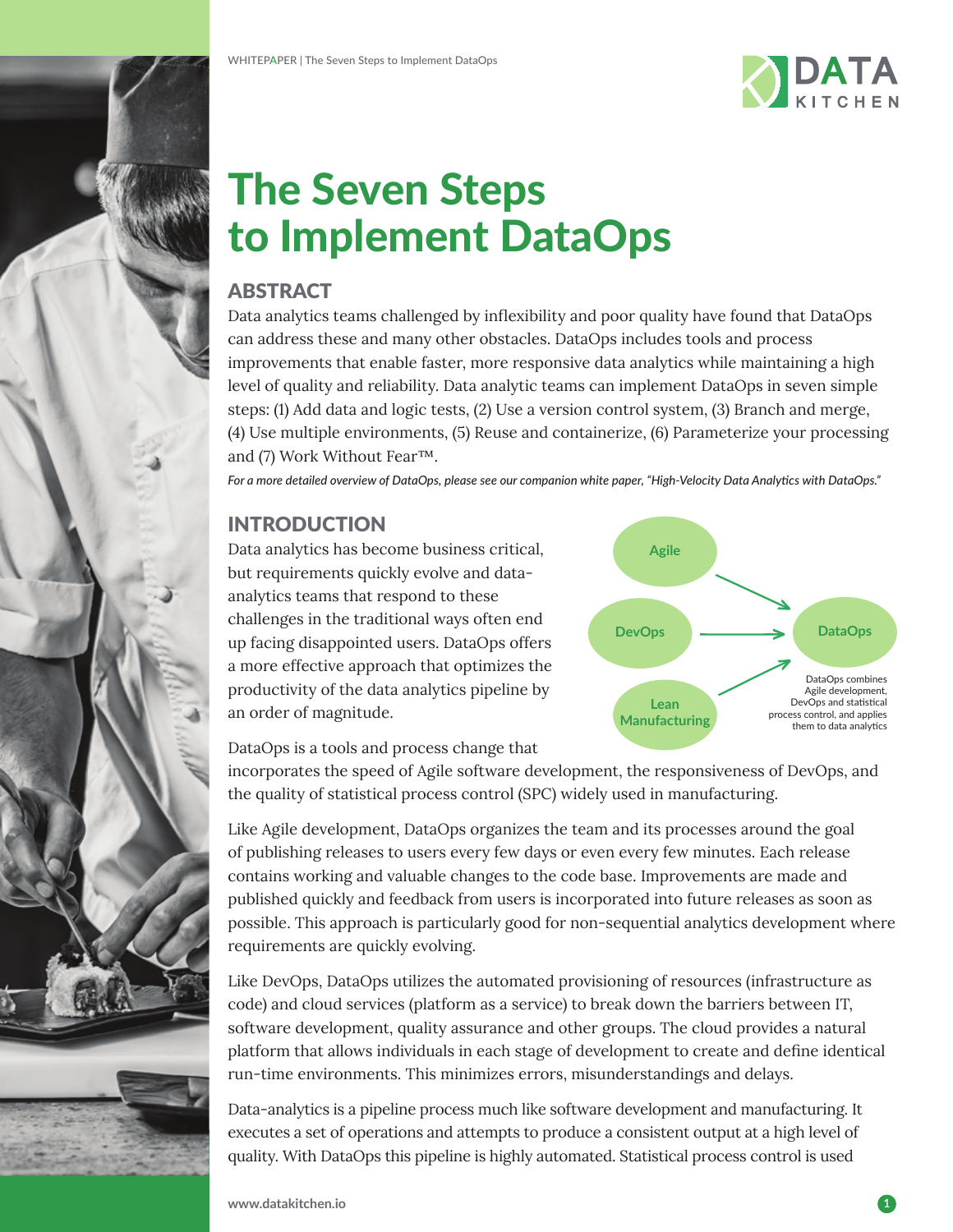

to test, monitor and manage the robustness and consistency of each stage of the dataanalytics pipeline. With an automated test suite, changes can be quickly verified and approved supporting the continuous development and deployment of enhancements to data analytics.

Imagine the next time that the Vice President of Marketing requests a new customer segmentation, by tomorrow. With DataOps, the data-analytics team can respond 'yes' with complete confidence that the changes can be accomplished quickly, efficiently and robustly. How then does an organization implement DataOps? You may be surprised to learn that an analytics team can migrate to DataOps in seven simple steps.

#### STEP 1 - ADD DATA AND LOGIC TESTS

If you make a change to an analytic pipeline, how do you know that you did not break anything? Automated testing insures that a feature release is



of high quality without requiring time-consuming, manual testing. The idea in DataOps is that every time a data-analytics team member makes a change, he or she adds a test for that change. Testing is added incrementally, with the addition of each feature, so testing gradually improves and quality is literally built in. In a big run, there could be hundreds of tests at each stage in the pipeline.

Adding tests in data analytics is analogous to the statistical process control that is implemented in a manufacturing operations flow. Tests insure the integrity of the final output by verifying that work-in-progress (the results of intermediate steps in the pipeline) matches expectations. Testing can be applied to data, models and logic. The table below shows examples of tests in the data-analytics pipeline.

#### EXAMPLE TESTS

| <b>Inputs</b>         | Verifying the inputs to an analytics processing stage<br>Count Verification - Check that row counts are in the right range,<br>Conformity - US Zip5 codes are five digits, US phone numbers are 10 digits,<br>History - The number of prospects always increases,<br>Balance - Week over week, sales should not vary by more than 10%,<br>Temporal Consistency - Transaction dates are in the past, end dates are later than start dates,<br>Application Consistency - Body temperature is within a range around 98.6F/37C,<br>Field Validation - All required fields are present, correctly entered, |
|-----------------------|-------------------------------------------------------------------------------------------------------------------------------------------------------------------------------------------------------------------------------------------------------------------------------------------------------------------------------------------------------------------------------------------------------------------------------------------------------------------------------------------------------------------------------------------------------------------------------------------------------|
| <b>Business Logic</b> | Checking that the data matches business assumptions<br>Customer Validation - Each customer should exist in a dimension table<br>Data Validation - 90 percent of data should match entries in a dimension table                                                                                                                                                                                                                                                                                                                                                                                        |
| Output                | Checking the result of an operation, for example, a cross-product join<br>Completeness - Number of customer prospects should increase with time<br>Range Verification - Number of physicians in the US is less than 1.5 million                                                                                                                                                                                                                                                                                                                                                                       |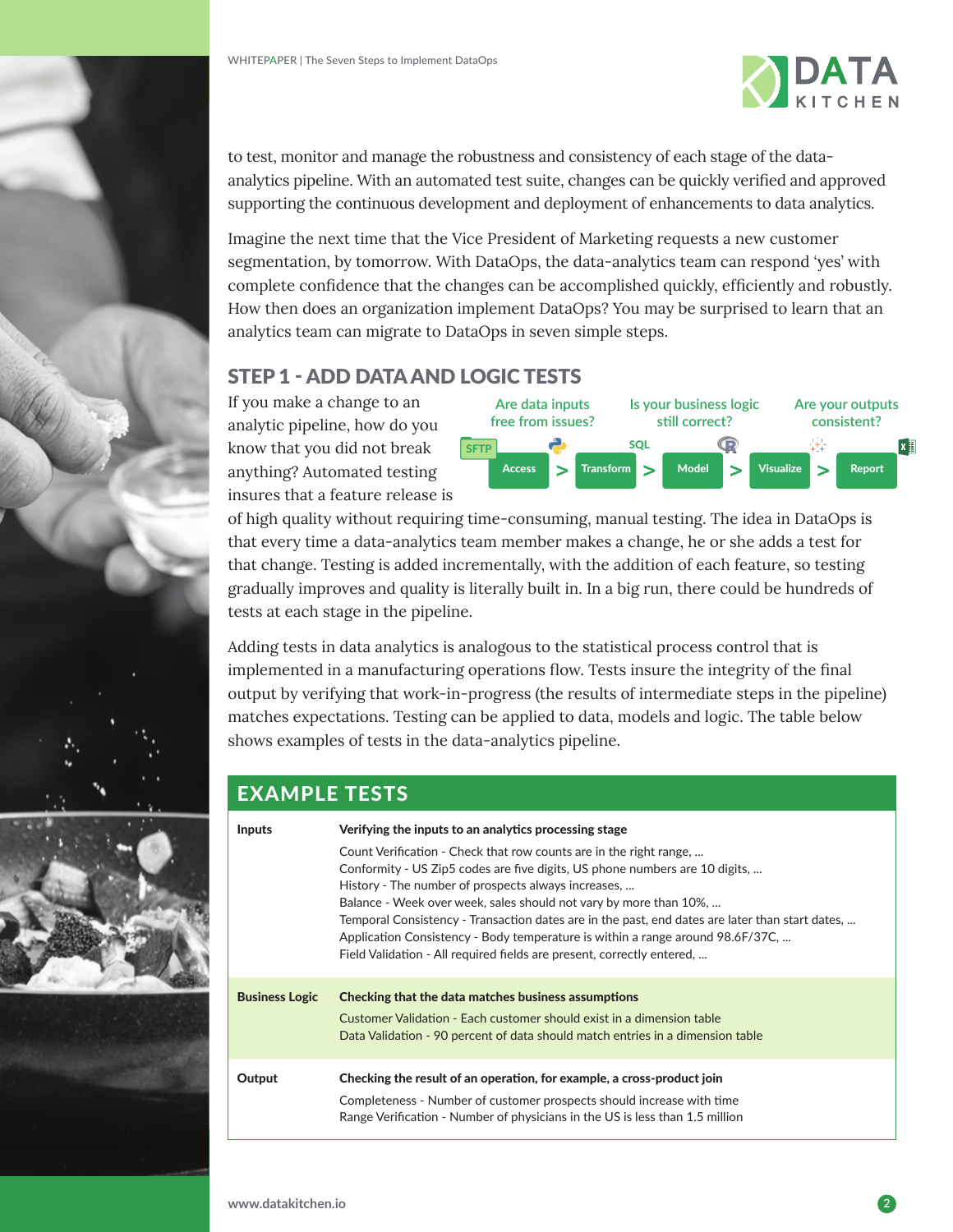



For every step in the data-analytics pipeline, there should be at least one test. The philosophy is to start with simple tests and grow over time. Even a simple test will eventually catch an error before it is released out to the users. For example, just making sure that row counts are consistent throughout the process can be a very powerful test. One could easily make a mistake on a join, and make a cross product which fails to execute correctly. A simple row-count test would quickly catch that.

Tests can detect warnings in addition to errors. A warning might be triggered if data exceeds certain boundaries. For example, the number of customer transactions in a week may be OK if it is within 90% of its historical average. If the transaction level exceeds that, then a warning could be flagged. This might not be an error. It could be a seasonal occurrence for example, but the reason would require investigation. Once recognized and understood, the users of the data could be alerted.

DataOps is not about being perfect. In fact, it acknowledges that code is imperfect. It's natural that a data-analytics team will make a best effort, yet still miss something. If so, they can determine the cause of the issue and add a test so that it never happens again. In a rapid release environment, a fix can quickly propagate out to the users.

With a suite of tests in place, DataOps allows you to move fast because you can make changes and quickly rerun the test suite. If the changes pass the tests, then the dataanalytics team member can be confident and release it. The knowledge is built into the system and the process stays under control. Tests catch potential errors and warnings before they are released so the quality remains high.

## STEP 2 - USE A VERSION CONTROL SYSTEM

There are many processing steps that turn raw data into useful information for stakeholders. To be valuable, data must progress through these steps, linked together in some way, with the ultimate goal of producing a data-analytics output. Data may be preprocessed, cleaned, checked, transformed, combined, analyzed, and reported. Conceptually, the data-analysis pipeline is a set of stages implemented using a variety of tools including ETL tools, data science tools, self service data prep tools, reporting tools, visualization tools and more. The stages may be executed serially, but many stages can be parallelized. The pipeline is deterministic because the pipeline stages are defined by scripts, source code, algorithms, html, configuration files, parameter files, containers and other files. All of these items are essentially just code. Code controls the entire data-analytics pipeline from end to end in a reproducible fashion.

The artifacts (files) that make this reproducibility possible are usually subject to continuous improvement. Like other software projects, the source files associated with the data pipeline should be maintained in a version control (source control) system such as Git. A version control tool helps teams of individuals organize and manage the changes and revisions to code. It also keeps code in a known repository and facilitates disaster recovery. However, the most important benefit of version control relates to a process change that it facilitates. It allows data-analytics team members to branch and merge.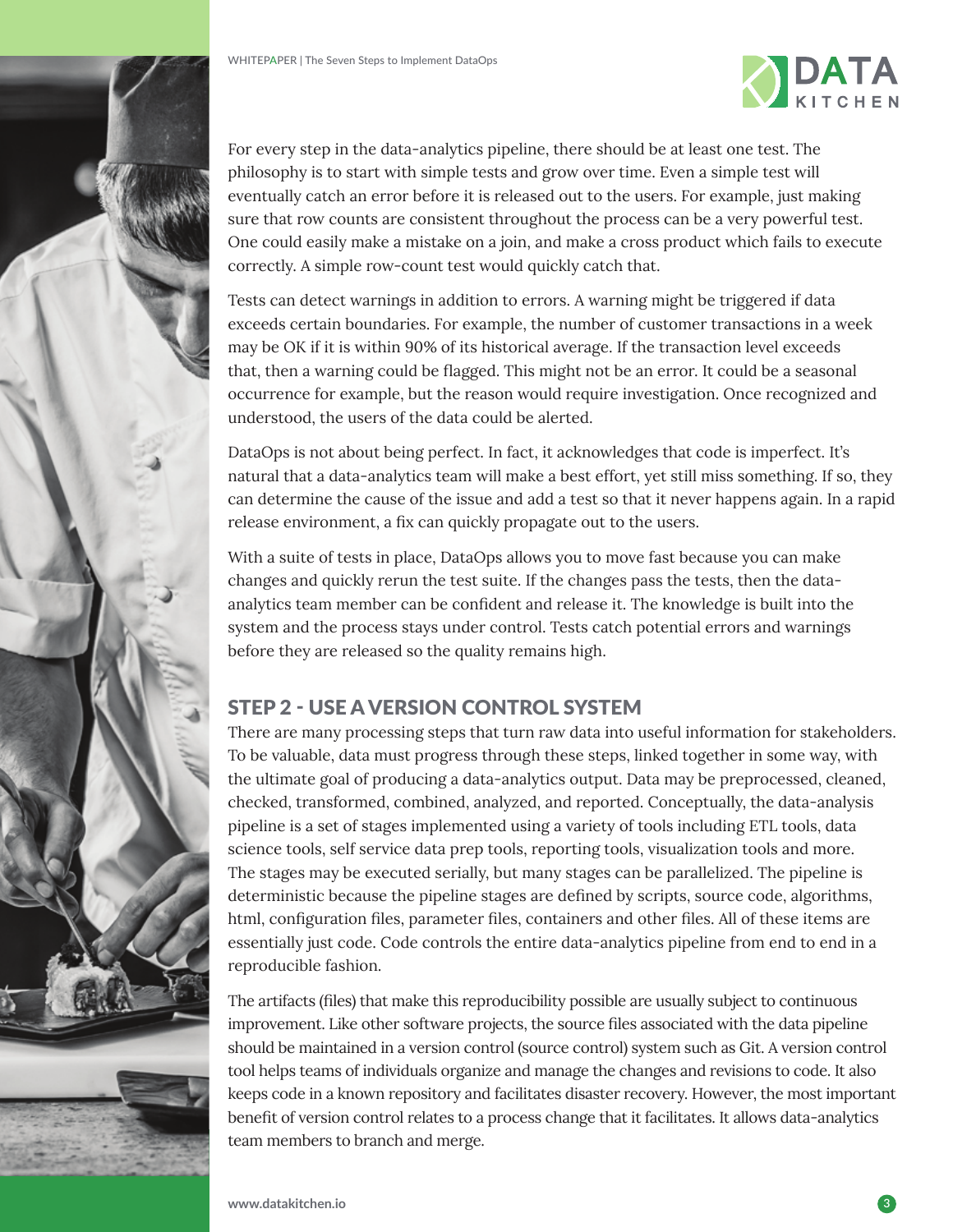

#### STEP 3 - BRANCH AND MERGE

In a typical software project, developers are continuously updating various code source files. If a developer wants to work on a feature, he or she pulls a copy of all relevant code from the version control tool and starts to develop changes on a local copy. This local copy is called a branch. This approach can help data-analytics teams maintain many coding changes to the data-analytics pipeline in parallel. When the changes to a branch are complete and tested, the code from the branch is merged back into the trunk, where the code came from.

Branching and merging can be a major productivity boost for data analytics because it allows teams to make changes to the same source code files in parallel without slowing each other down. Each individual team member has control of his or her work environment. They can run their own tests, make changes, take risks and experiment. If they wish, they can discard their changes and start over. Another key to allowing team members to work well in parallel relates to providing them with an isolated machine environment.

#### STEP 4 - USE MULTIPLE ENVIRONMENTS

Every data-analytics team member has their own development tools on their own laptop. Version control tools allow team members to work on their own private copy of the source code while still staying coordinated with the rest of the team. In data analytics, a team member can't be productive unless they also have a copy of the data that they need. Most use cases can be covered in less than a Terabyte (TB). Historically, disk space has been prohibitively expensive, but today, at less than \$25 per TB per month (cloud storage), costs are now less significant than the opportunity cost of a team member's time. If the data set is still too large, then a team member can take only the subset of data that is needed. Often the team member only needs a representative copy of the data for testing or developing one set of features. **free from issues? Is the town In** data a *steam. m* de <u>Lessa toommon</u> **consistent?**

When many team members work on the production database – it can lead to conflicts. A database engineer changing a schema may break reports. A data scientist developing a new model might get confused as new data flows in. Giving team members their own

Environment isolates the rest of the organization from being impacted by their work. The diagram to the right shows how version control, branching and merging, and multiple environments work together.



#### STEP 5 - REUSE & CONTAINERIZE

Another team productivity tool is the ability to reuse and containerize code. Each step in the data-analytics pipeline is the output of the prior stage and the input to the next stage. It is cumbersome to work with an entire data-analytics pipeline as one monolith, so it is common to break it down into smaller components. It's easiest for other team members to reuse smaller components if they can be segmented or containerized. One popular container technology is Docker.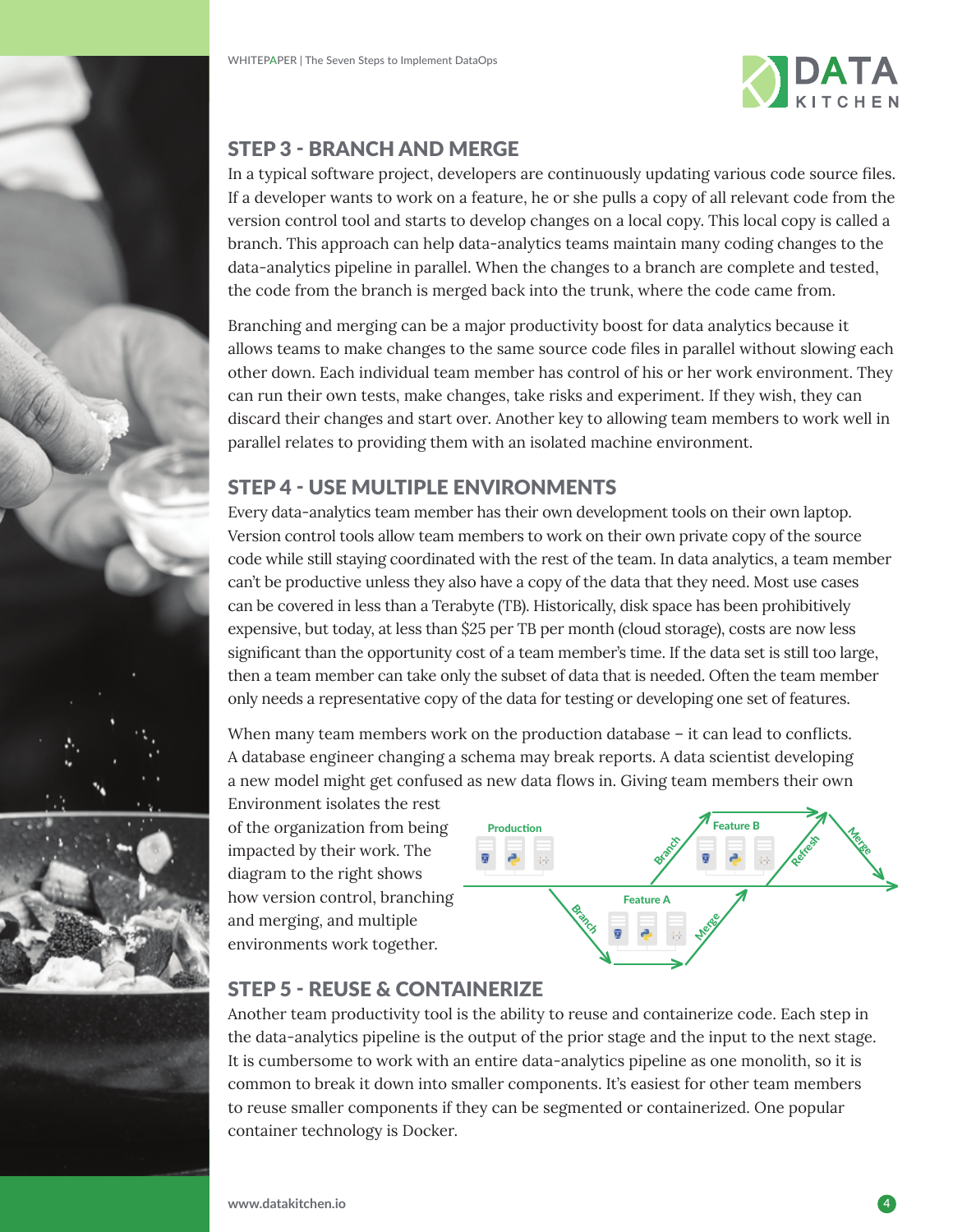

Some steps in the data-analytics pipeline are messy and complicated. For example, one operation might call a custom tool, run a python script, use FTP and other specialized logic. This operation might be hard to set up because it requires a specific set of tools, and difficult to create because it requires a specific skill set. This scenario is another common use case for creating a container. Once the code is placed in a container, it is much easier to use by other programmers who aren't familiar with the custom tools inside the container, but know how to use the container's external interfaces. It is also easier to deploy that code to each environment.

#### STEP 6 - PARAMETERIZE YOUR PROCESSING

There are cases when the data-analytic pipeline needs to be flexible enough to incorporate different run-time conditions. Which version of the raw data should be used? Is the data directed to production or testing? Should records be filtered according to some criterion (such as private health care data)? Should a specific set of processing steps in the workflow be included or not? To increase development velocity, these options need to be built into the pipeline. A robust pipeline design will allow the engineer or analyst to invoke or specify these options using parameters. In software development, a parameter is some information (e.g. a name, a number, an option) that is passed to a program that affects the way that it operates. If the data-analytic pipeline is designed with the right flexibility, it will be ready to accommodate different run-time circumstances.

For example, imagine a pharmaceutical company that obtains prescription data from a 3rd party company. The data is incomplete, so the data producer uses algorithms to fill in those gaps. In the course of improving their product, the data producer develops a different algorithm to the fill in the gaps. The data has the same shape (rows and columns), but certain fields are modified using the new algorithm. With the correct built-in parameters, an engineer or analyst can easily build a parallel data mart with the new algorithm and have both the old and new versions accessible through a parameter change.

## STEP 7: WORK WITHOUT FEAR™

Many data analytics professionals live in fear. In data analytics there are two common ways to be professionally embarrassed (or get fired):

- Allow poor quality data to reach users
- Deploy changes that break production systems

Data engineers, scientists and analysts spend an excessive amount of time and energy working to avoid these disastrous scenarios. They work weekends. They do a lot of hoping and praying. They devise creative ways to avoid overcommitting. The problem is that heroic efforts are eventually overcome by circumstances. Without the right controls in place, a problem will slip through and bring the company's critical analytics to a halt.

The DataOps enterprise puts the right set of tools and processes in place to enable data and new analytics to be deployed with a high level of quality. When an organization implements DataOps, engineers, scientists and analysts can relax because quality is assured. They can Work Without Fear™. DataOps accomplishes this by optimizing two key workflows.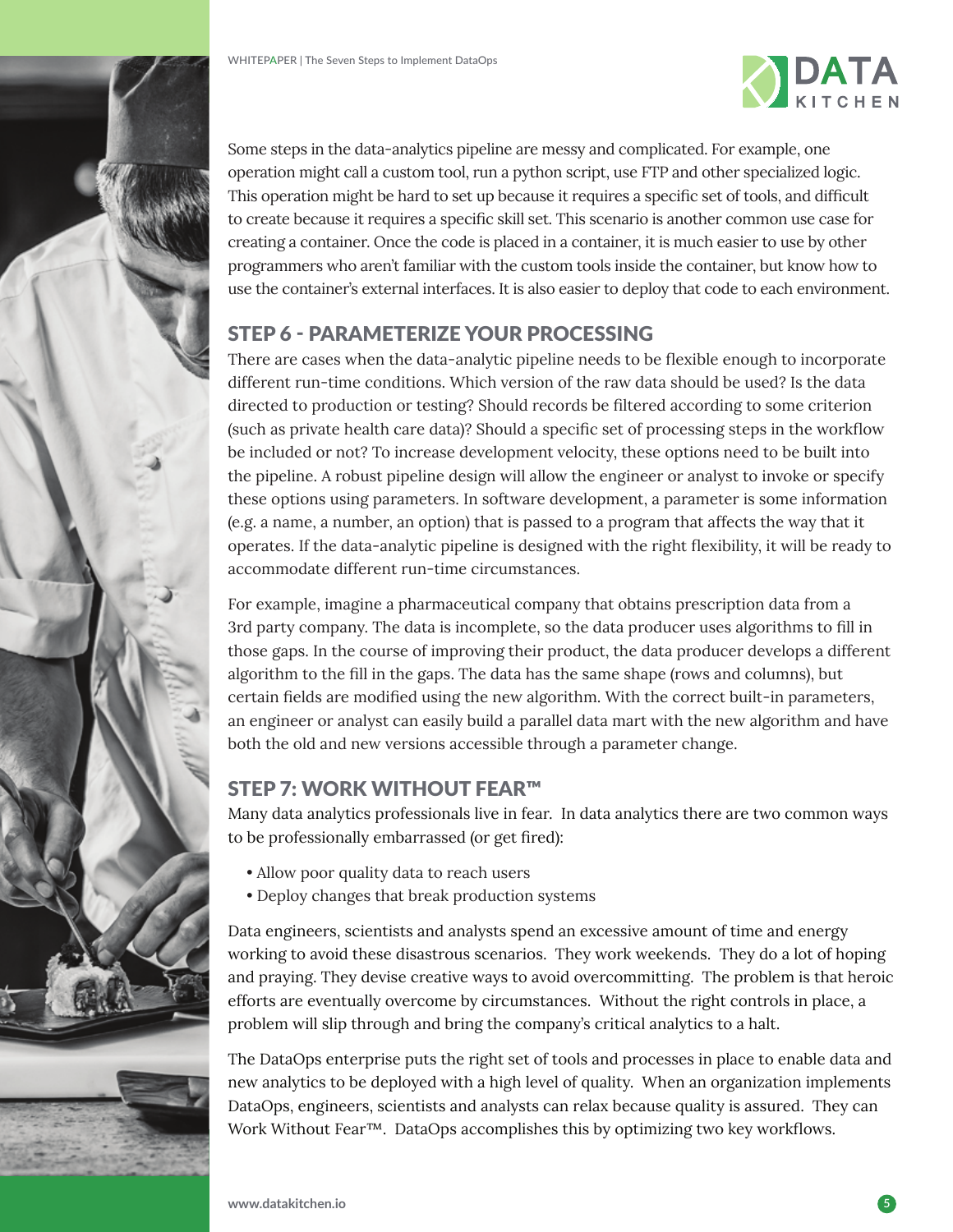

#### THE VALUE PIPELINE

Data analytics seeks to extract value from data. We call this the Value Pipeline. The diagram below shows the Value Pipeline progressing horizontally from left to right. Data enters the pipeline and moves into production processing. Production is generally a series of stages: access, transforms, models, visualizations, and reports. When data exits the pipeline, in the form of useful analytics, value is created for the organization. DataOps utilizes toolchain workflow automation to optimize operational efficiency in the Value Pipeline. Data in the Value Pipeline is updated on a continuous basis, but code is kept constant. Step 2 in the seven steps of implementing DataOps — using version control — serves as the foundation for controlling the code deployed.

As mentioned above, the worst possible outcome is for poor quality data to enter the Value Pipeline. DataOps prevents this by implementing data tests (step 1). Inspired by the statistical process control in a manufacturing workflow, data tests ensure that data values lay within an acceptable statistical range. Data tests validate data values at the inputs and outputs of each processing stage in the pipeline. For example, a US phone number should be ten digits. Any other value is incorrect or requires normalization.

Once data tests are in place, they work 24x7 to guarantee the integrity of the Value Pipeline. Quality becomes literally built in. If anomalous data flows through the pipeline, the data tests catch it and take action  $-$  in most cases this means firing off an alert to the data analytics team who can then investigate. The tests can even, in the spirit of auto manufacturing, "stop the line." Statistical process control eliminates the need to worry about what might happen. With the right data tests in place, the data analytics team can Work Without Fear. This frees DataOps engineers to focus on their other major responsibility  $$ the Innovation Pipeline.

#### THE INNOVATION PIPELINE

The Innovation Pipeline seeks to improve analytics by implementing new ideas that yield analytic insights. As the diagram illustrates, a new feature undergoes development before it can be deployed to production systems. The Innovation Pipeline creates a feedback loop. Innovation spurs new questions and ideas for enhanced analytics. This requires more development leading to additional insight and innovation. During the development of new features, code changes, but data is kept constant. Keeping data static prevents changes in data from being falsely attributed to the impact of the new algorithm. A fixed data set can be set-up when creating a development environment — step 4 in the seven steps of implementing DataOps.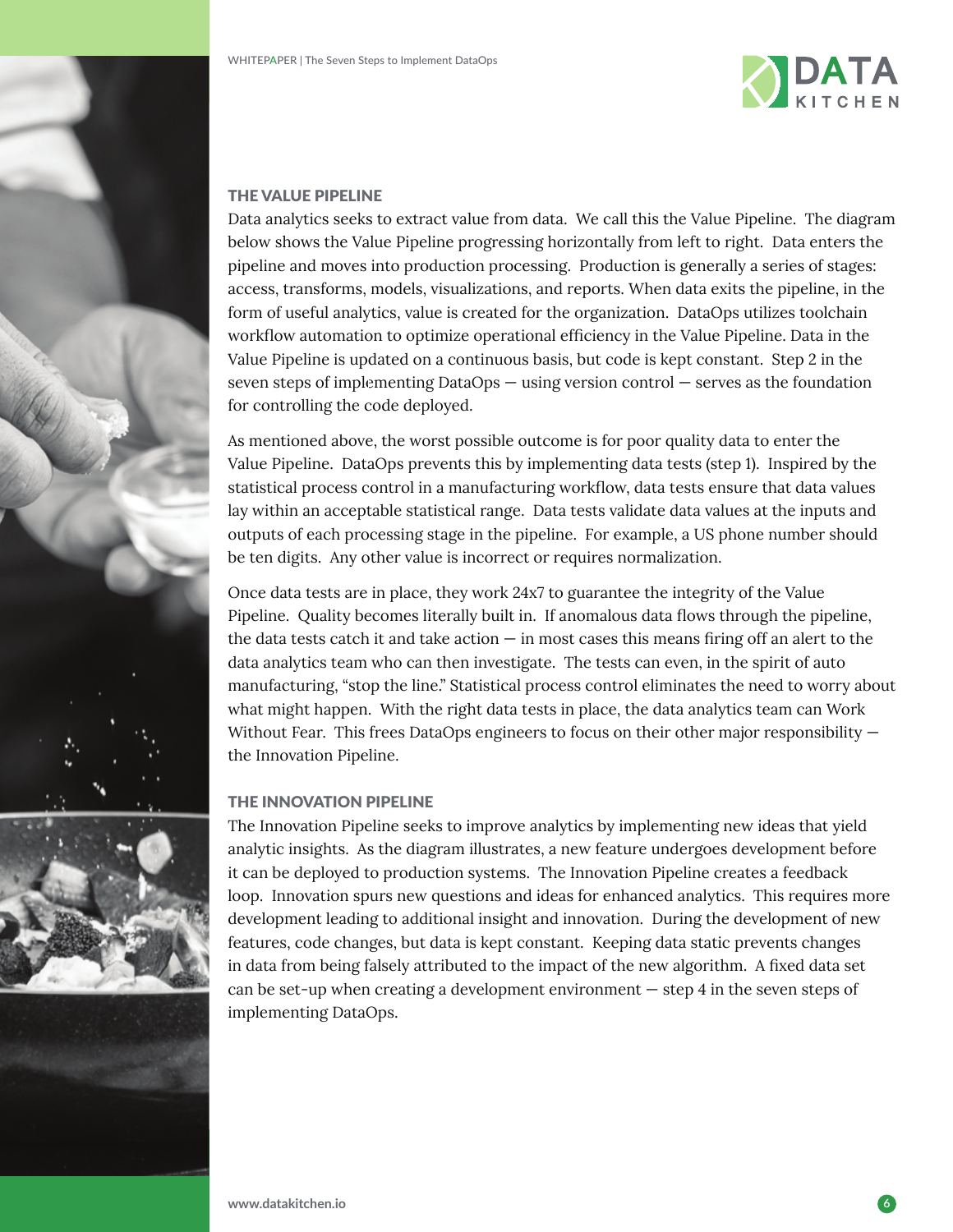



DataOps implements continuous deployment of new ideas by automating the workflow for building and deploying new analytics. It reduces the overall cycle time of turning ideas into innovation. While doing this, the development team must avoid introducing new analytics that break production. The DataOps enterprise uses logic tests (step 1) to validate new code before it is deployed. Logic tests ensure that data matches business assumptions. For example, a field that identifies a customer should match an existing entry in a customer dimension table. A mismatch should trigger some type of follow-up.

With logic tests in place, the development pipeline can be automated for continuous deployment, simplifying the release of new enhancements and enabling the data analytics team to focus on the next valuable feature. With DataOps the dev team can deploy without worrying about breaking the production systems — they can Work Without Fear. This is a key characteristic of a fulfilled, productive team.



#### THE VALUE-INNOVATION PIPELINE

In real world data analytics, the Value Pipeline and Innovation Pipeline are not separate. The same team is often responsible for both. The same assets are leveraged. Events in one affect the other. The two workflows are shown combined into the Value-Innovation Pipeline in the figure. The Value-Innovation Pipeline captures the interplay between development and production and between data and code. DataOps breaks down this barrier so that cycle time, quality and creativity can all be improved. The DataOps enterprise masters the orchestration of data to production and the deployment of new features both while maintaining impeccable quality. Reduced cycle time enables DataOps engineers to impact the organization in highly visible ways. Improved quality enables the team to move forward with confidence. DataOps speeds the extraction of value from data and improves the velocity of new development while ensuring the quality of data and code in production systems. With confidence in the Value-Innovation pipeline that stems from DataOps, the data analytics team avoids the anxiety and over-caution that characterizes a non-DataOps enterprise. Work Without Fear!